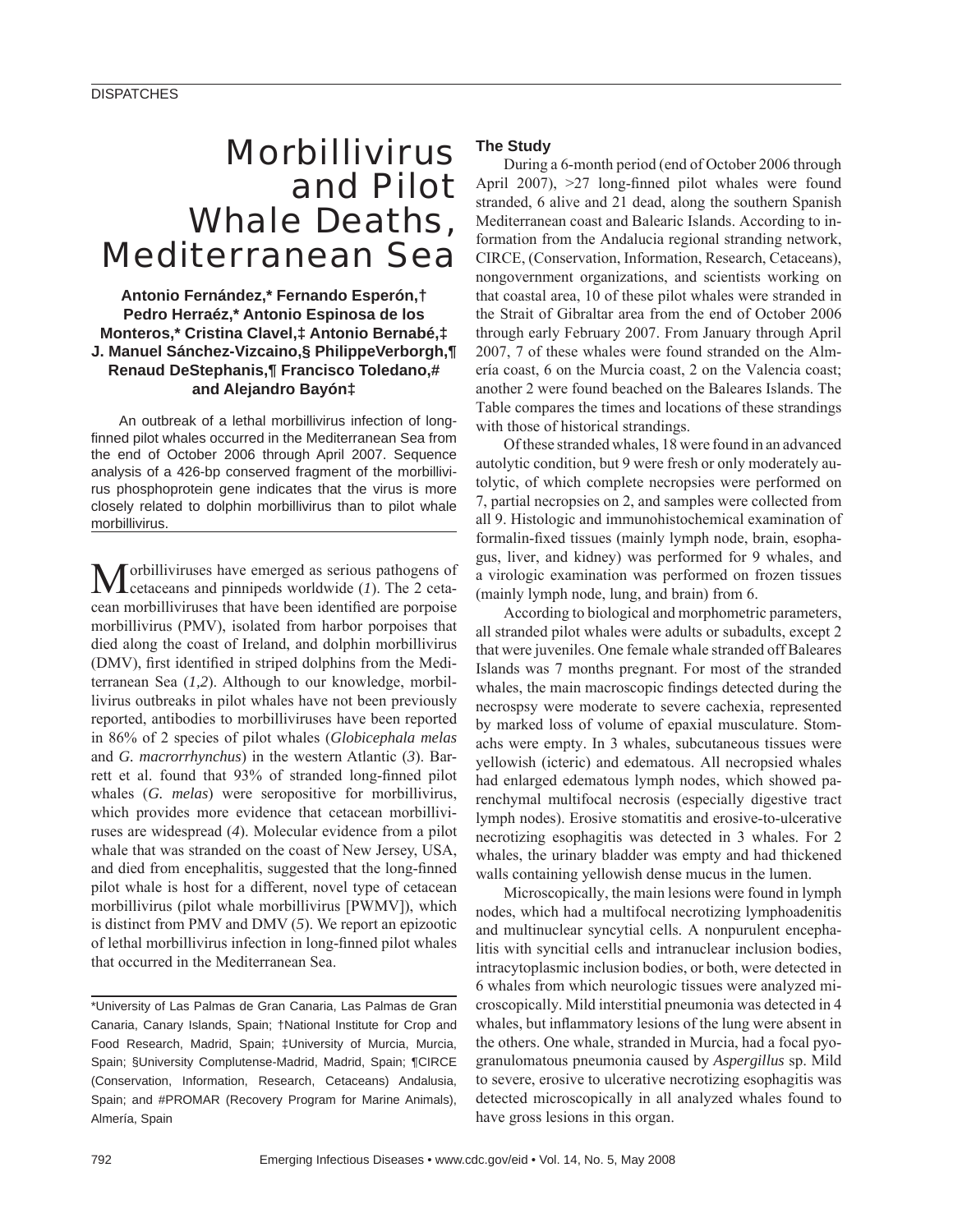| Table. I Tiot writale strationitys, mstorical ariu epizootic, ivieutierraficali coastal area |              |                             |                                                 |                                                |
|----------------------------------------------------------------------------------------------|--------------|-----------------------------|-------------------------------------------------|------------------------------------------------|
| Area, dates of historical records                                                            | No. stranded | Average no.<br>strandings/y | No. historical strandings,<br>1998-2006 (dates) | No. epizootic strandings,<br>2006-2007 (dates) |
| Strait of Gibraltar, 1998–Sep 2006                                                           | 8            | 0.9                         | 3 (1998-2006 Oct - Feb)                         | 10 (2006 Oct-2007 Feb)                         |
| Almería, 1998-Dec 2006                                                                       | 22           | 2.4                         | 2 (1998-2006 Jan-Apr)                           | 7 (2007 Jan-Apr)                               |
| Murcia, 2004-Dec 2006                                                                        | 12           | 4                           | 1 (2004-2006 Jan-Apr)                           | 6 (2007 Jan-Apr)                               |
| Baleares Islands, 1999-Dec 2006                                                              |              | 0.25                        | Not known                                       | 2 (2007 Apr)                                   |
| Total                                                                                        | 44           | 7.55                        |                                                 | 25 (2006-2007 Oct-Apr)                         |

Table. Pilot whale strandings, historical and epizootic, Mediterranean coastal area

Immunohistochemical staining, with a polyclonal antibody (*6*), showed morbillivirus antigen in bronchiolar epithelium, syncytial cells, monocyte-like cells, and cell debris of affected lymph nodes and brain; these tissues often showed a positive intracytoplasmic globular or granular immunoreaction. Morbillivirus antigen was detected in all whales for which an immunohistologic study was performed, mainly in the brain  $(n = 6)$ , lymph nodes  $(n = 9)$ , and lungs  $(n = 4)$  (Figure 1).

Reverse transcription–PCR (RT-PCR) to detect cetacean morbillivirus (CetMV) was performed for available samples of brain, lung, spleen, lymph node, liver, and kidney from 6 of the pilot whales and 1 fetus. Molecular detection of CetMV was performed by a 1-step RT-PCR of a 426-bp conserved region of the phosphoprotein gene, described previously (*7*). We conducted a BLAST (www. ncbi.nlm.nih.gov/blast/Blast.cgi) search to compare sequenced products with sequences described in the GenBank for morbillivirus. All sequences alignments were obtained, and p-distances were calculated by using MEGA version 3.1 (*8*).

Of those whales analyzed for virus (6 pilot whales and 1 fetal whale), a morbillivirus was detected by RT-PCR in the brains of 5, lymph nodes of 6, and the lungs of 4. All samples from the fetus (brain, lung, lymph nodes, liver, and kidney) were RT-PCR positive for morbillivirus. Sequencing showed the same sequence in all positive samples from animals stranded in different areas of the southern coast of Spain (Figure 2). The novel sequence obtained was closely related to DMV (p-distance 0.01–0.03) and less closely related (more divergent) to PWMV (p-distance 0.11).

#### **Conclusions**

The morbillivirus epizootic reported here induced high mortality rates among long-finned pilot whales in the Mediterranean Sea (Table). The epizootic had a spatiotemporal sequence, involving the long coast from southern Spain, beginning October–November 2006 in the Strait of Gibraltar, spreading eastward to Almería and finally northeast to Murcia; the last cases were detected in Valencia and the Balearic Islands in April 2007. High mortality rates among striped dolphins (*Stenella coeruleoalba*) have been noted since July 2007 in those coastal areas (currently under investigation along the coasts of Almería, Murcia, Valencia, and Catalunian) (data not shown). In our laboratories, a

DMV has been isolated from 3 of those stranded striped dolphins (1 stranded along Murcia and 2 along the Almería coasts). This virus is molecularly almost identical to that reported here as affecting pilot whales (F. Esperón, pers. comm.).

The first morbillivirus epizootic described in cetaceans involved striped dolphins in the Mediterranean Sea in the 1990s when a DMV was described (*1,2*). Because the viruses isolated from those striped dolphins and these pilot whales are closely related phylogenetically, interspecies transmission should be considered. This epidemiologic point is reinforced by a new die-off event of striped dolphins in Mediterranean waters associated temporally and spatially with the pilot whale deaths caused by a DMV reported here. In the pilot whales the central nervous and lymphatic systems were the most severely affected tissues. Although pilot whales worldwide may be enzootically infected with morbillivirus (*9*), the virus involved in the present epizootic differs from PWMV (*5*), which supports previous evidence that different strains of CetMV may be infecting dolphins and whales (*10*).

Possible explanations for how and why the disease starts are, among others, pollutants (*11*), the high intensive chronic anthropogenic effects in the Strait of Gibraltar area, a DMV entering a naive pilot whale population, or a progressive decreasing of humoral immunity against the



Figure 1. Lymph node of pilot whale. Positive intracytoplasmic immunoperoxidase staining of morbilliviral antigen in several syncytial cells and in monocyte-like cells. Avidin-biotin-peroxidase with Harris hematoxylin counterstain. Original magnification x400.